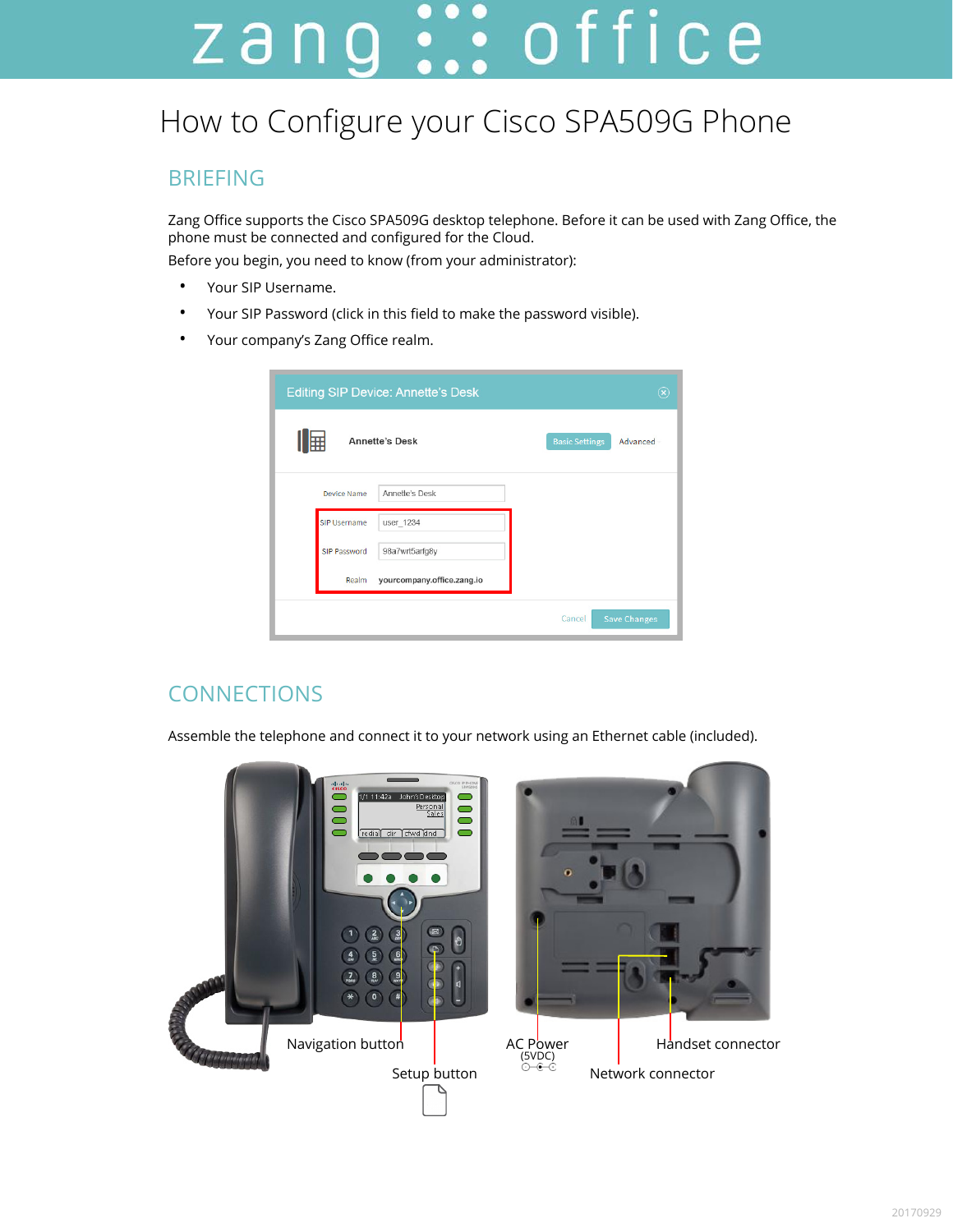#### **CONFIGURATION**

The telephone must be configured to find and login to the Zang Office Cloud server.

**1.** On the phone, record the IP Address. Push the **Setup** | button. Using the **Navigation** button

, scroll down to highlight **Network** and choose **select**. Record the value for **Current IP**.



**2.** On your computer, open a web browser and enter the IP Address of the telephone in the address line. This will launch the Cisco Configuration Utility for this phone. Choose **Admin Login**.

| <b>C</b> 192.168.0.1<br>$C$ $\Omega$<br>$\leftarrow$<br>$\rightarrow$ |                                                                             |                           |                                 | ☆                                      |
|-----------------------------------------------------------------------|-----------------------------------------------------------------------------|---------------------------|---------------------------------|----------------------------------------|
| <b>Small Business</b>                                                 | <b>That In Small Business</b><br><b>CISCO</b> SPA509G Configuration Utility |                           |                                 | basic   advanced<br><b>Admin Login</b> |
| Voice                                                                 | <b>Call History</b>                                                         | <b>Personal Directory</b> | <b>Attendant Console Status</b> |                                        |
|                                                                       |                                                                             |                           |                                 |                                        |
| Info                                                                  | <b>System</b><br>Phone                                                      | <b>User</b>               |                                 |                                        |
| <b>System Information</b>                                             |                                                                             |                           |                                 |                                        |

**3.** On the **Regional** tab, set your time zone.

| Voice                             |                              | <b>Call History</b>       | <b>Personal Directory</b> |       | <b>Attendant Console Status</b> |       |       |       |  |
|-----------------------------------|------------------------------|---------------------------|---------------------------|-------|---------------------------------|-------|-------|-------|--|
| Info                              | <b>System</b>                | <b>SIP</b>                | Regional                  | Phone | <b>User</b>                     |       |       |       |  |
| Ext 1                             | Ext <sub>2</sub>             | Ext <sub>3</sub>          | Ext 4                     | Ext 5 | Ext 6                           | Ext 7 |       | Ext 8 |  |
| Ext 9                             | <b>Ext 10</b>                | <b>Ext 11</b>             | <b>Ext 12</b>             |       |                                 |       |       |       |  |
|                                   |                              |                           |                           |       |                                 |       |       |       |  |
| <b>Control Timer Values (sec)</b> | Call Back Expires:           | 1800                      |                           |       | Call Back Retry Intvl:          |       | 30    |       |  |
|                                   |                              |                           |                           |       |                                 |       |       |       |  |
| Vertical Service Activation Codes | Call Return Code:            | *69                       |                           |       | Blind Transfer Code:            |       | *98   |       |  |
|                                   | Call Back Act Code:          | *66                       |                           |       | Call Back Deact Code:           |       | *86   |       |  |
|                                   | Cfwd All Act Code:           | *72                       |                           |       | Cfwd All Deact Code:            |       | *73   |       |  |
|                                   | Cfwd Busy Act Code:          | *90                       |                           |       | Cfwd Busy Deact Code:           |       | $*91$ |       |  |
|                                   | Cfwd No Ans Act Code:        | *92                       |                           |       | Cfwd No Ans Deact Code:         |       | *93   |       |  |
|                                   | CW Act Code:                 | *56                       |                           |       | CW Deact Code:                  |       | *57   |       |  |
|                                   | CW Per Call Act Code:        | $*71$                     |                           |       | CW Per Call Deact Code:         |       | $*70$ |       |  |
|                                   | Block CID Act Code:          | *67                       |                           |       | Block CID Deact Code:           |       | *68   |       |  |
|                                   | Block CID Per Call Act Code: | *81                       |                           |       | Block CID Per Call Deact Code:  |       | *82   |       |  |
|                                   | Block ANC Act Code:          | $*77$                     |                           |       | <b>Block ANC Deact Code:</b>    |       | *87   |       |  |
|                                   | DND Act Code:                | *78                       |                           |       | DND Deact Code:                 |       | $*79$ |       |  |
| <b>Miscellaneous</b>              |                              |                           |                           |       |                                 |       |       |       |  |
|                                   | Set Local Date (mm/dd):      |                           |                           |       | Set Local Time (HH/mm):         |       |       |       |  |
|                                   | Time Zone:                   | GMT-05:00<br>$\mathbf{v}$ |                           |       | Time Offset (HH/mm):            |       |       |       |  |
|                                   | Ignore DHCP Time Offset:     | $yes \t\t\t\t\t\t\tv$     |                           |       |                                 |       |       |       |  |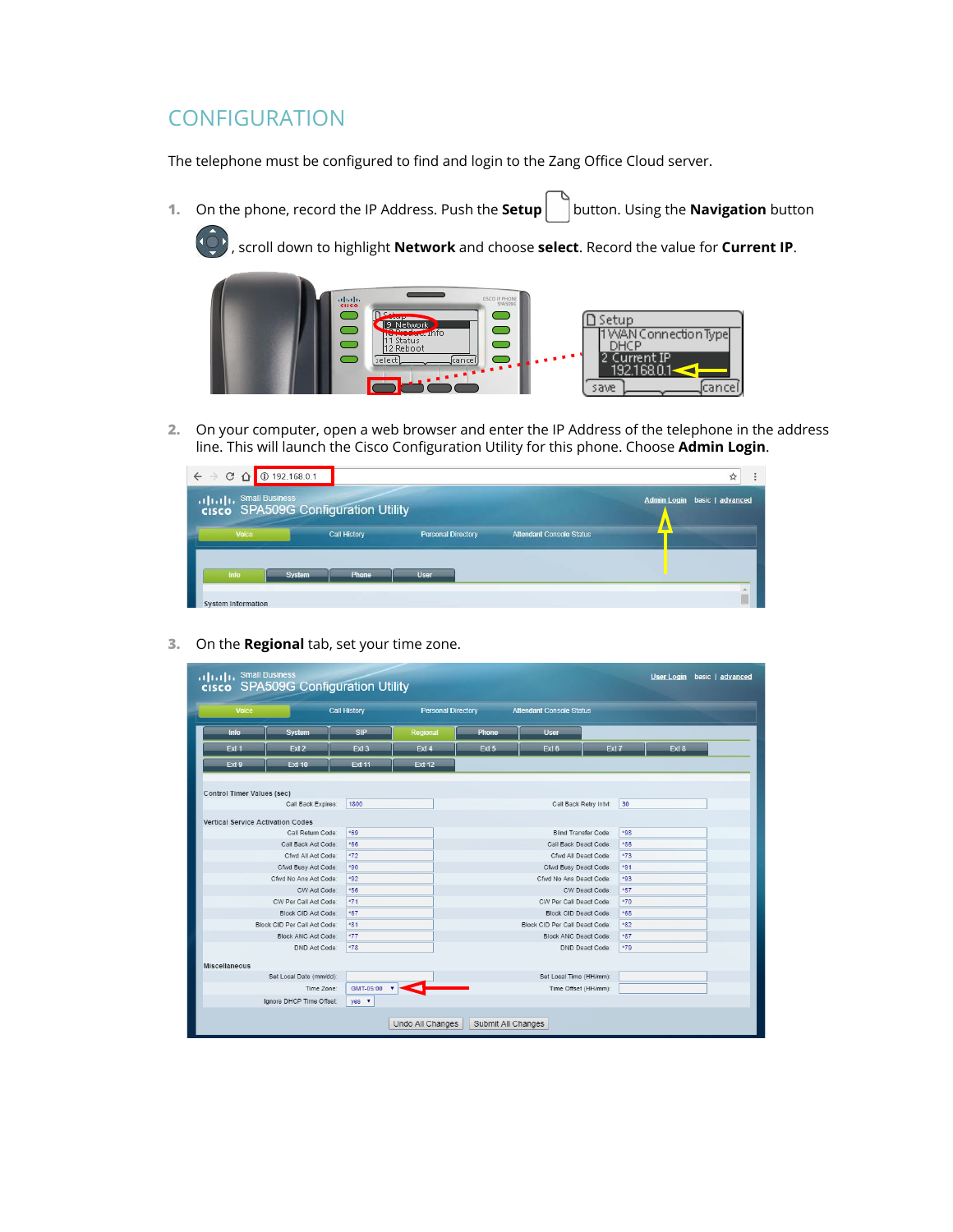#### **4.** Open the **Ext 1** tab.

| $\frac{1}{2}$ $\frac{1}{2}$ $\frac{1}{2}$ $\frac{1}{2}$ $\frac{1}{2}$ $\frac{1}{2}$ $\frac{1}{2}$ $\frac{1}{2}$ $\frac{1}{2}$ $\frac{1}{2}$ $\frac{1}{2}$ $\frac{1}{2}$ $\frac{1}{2}$ $\frac{1}{2}$ $\frac{1}{2}$ $\frac{1}{2}$ $\frac{1}{2}$ $\frac{1}{2}$ $\frac{1}{2}$ $\frac{1}{2}$ $\frac{1}{2}$ $\frac{1}{2}$<br>cisco SPA509G Configuration Utility |                                                 |                                   |                             |                    |                                                  |                               |                     | <b>User Login</b> basic   advanced |
|------------------------------------------------------------------------------------------------------------------------------------------------------------------------------------------------------------------------------------------------------------------------------------------------------------------------------------------------------------|-------------------------------------------------|-----------------------------------|-----------------------------|--------------------|--------------------------------------------------|-------------------------------|---------------------|------------------------------------|
| <b>Voice</b>                                                                                                                                                                                                                                                                                                                                               |                                                 | <b>Call History</b>               | <b>Personal Directory</b>   |                    | <b>Attendant Console Status</b>                  |                               |                     |                                    |
| Info                                                                                                                                                                                                                                                                                                                                                       | <b>System</b>                                   | <b>SIP</b>                        | Regional                    | Phone              | <b>User</b>                                      |                               |                     |                                    |
| Ext 1                                                                                                                                                                                                                                                                                                                                                      | Fxt <sub>2</sub>                                | Fxt 3                             | Ext 4                       | Ext 5              | Ext 6                                            | Ext <sub>7</sub>              | Ext 8               |                                    |
| Ext 9                                                                                                                                                                                                                                                                                                                                                      | <b>Ext 10</b>                                   | <b>Ext 11</b>                     | <b>Ext 12</b>               |                    |                                                  |                               |                     |                                    |
| General                                                                                                                                                                                                                                                                                                                                                    |                                                 |                                   |                             |                    |                                                  |                               |                     |                                    |
|                                                                                                                                                                                                                                                                                                                                                            | Line Enable:                                    | $yes \t v$                        |                             |                    |                                                  | Restrict MWI:<br>$no \t v$    |                     |                                    |
| <b>NAT Settings</b>                                                                                                                                                                                                                                                                                                                                        |                                                 |                                   |                             |                    |                                                  |                               |                     |                                    |
|                                                                                                                                                                                                                                                                                                                                                            | NAT Mapping Enable:                             | $no \t v$                         |                             |                    | NAT Keep Alive Enable:                           | $no \t v$                     |                     |                                    |
| <b>SIP Settings</b>                                                                                                                                                                                                                                                                                                                                        |                                                 |                                   |                             |                    |                                                  |                               |                     |                                    |
|                                                                                                                                                                                                                                                                                                                                                            | SIP Port:                                       | 7000                              |                             |                    | SIP Debug Option:                                | none                          |                     | ۷                                  |
| <b>Call Feature Settings</b>                                                                                                                                                                                                                                                                                                                               |                                                 |                                   |                             |                    |                                                  |                               |                     |                                    |
|                                                                                                                                                                                                                                                                                                                                                            | Message Waiting:                                | yes $\mathbf v$                   |                             |                    |                                                  | $\mathbf{1}$<br>Default Ring: | $\pmb{\mathrm{v}}$  |                                    |
|                                                                                                                                                                                                                                                                                                                                                            | Mailbox ID:                                     |                                   |                             |                    | User ID with Domain:                             | ۷<br>no                       |                     |                                    |
| Auto Ans Page On Active Call:                                                                                                                                                                                                                                                                                                                              |                                                 | yes $\mathbf$                     |                             |                    | Feature Key Sync:                                | ۰<br>no                       |                     |                                    |
| Proxy and Registration                                                                                                                                                                                                                                                                                                                                     | Proxy:                                          |                                   | company.office.zang.io:7000 |                    |                                                  |                               |                     |                                    |
|                                                                                                                                                                                                                                                                                                                                                            | Register:                                       | yes $\mathbf$                     |                             |                    | Make Call Without Reg:                           | $no \t v$                     |                     |                                    |
|                                                                                                                                                                                                                                                                                                                                                            | Register Expires:                               | 3600                              |                             |                    | Ans Call Without Reg:                            | no<br>$\overline{\mathbf{v}}$ |                     |                                    |
| <b>Subscriber Information</b>                                                                                                                                                                                                                                                                                                                              |                                                 |                                   |                             |                    |                                                  |                               |                     |                                    |
|                                                                                                                                                                                                                                                                                                                                                            | Display Name:                                   | John's Phone                      |                             |                    |                                                  | User ID:                      | user_vpiaurt6450nva |                                    |
|                                                                                                                                                                                                                                                                                                                                                            | Password:                                       | nsfia9w7rq34jfq40                 |                             |                    |                                                  | Use Auth ID:<br>$no \t v$     |                     |                                    |
|                                                                                                                                                                                                                                                                                                                                                            | Auth ID:                                        |                                   |                             |                    |                                                  |                               |                     |                                    |
| <b>Audio Configuration</b>                                                                                                                                                                                                                                                                                                                                 |                                                 |                                   |                             |                    |                                                  |                               |                     |                                    |
|                                                                                                                                                                                                                                                                                                                                                            | Preferred Codec:                                | G711u<br>$\pmb{\mathrm{v}}$       |                             |                    | Use Pref Codec Only:                             | $no \t v$                     |                     |                                    |
|                                                                                                                                                                                                                                                                                                                                                            | Second Preferred Codec:<br>Silence Supp Enable: | Unspecified <b>v</b><br>$no \t v$ |                             |                    | Third Preferred Codec:<br><b>DTMF Tx Method:</b> | Unspecified<br>Auto           | v<br>۷              |                                    |
|                                                                                                                                                                                                                                                                                                                                                            |                                                 |                                   | Undo All Changes            | Submit All Changes |                                                  |                               |                     |                                    |
|                                                                                                                                                                                                                                                                                                                                                            |                                                 |                                   |                             |                    |                                                  |                               |                     |                                    |

**SIP Port**: Set this value to **7000**. The Cloud servers only operate through this port. **Message Waiting**: Set to **yes**.

**Proxy**: Enter the value for your Zang Office **Realm** (e.g. company.office.zang.io:7000).

**User ID**: Enter the Zang Office **SIP Username**.

**Password**: Enter the Zang Office **SIP Password**.

**5.** Open the Phone tab. Set the **Voice Mail Number** to **\*98**.

Optionally, you can enter a name in the **Station Display Name** field. This will appear in the top right-hand corner of the telephone display. It can be helpful to include your extension number in this field.

| ululu <sup>Small Business</sup> | cisco SPA509G Configuration Utility |                                 |                           |       |                                 |                  | <b>User Login</b>    | basic   advanced |
|---------------------------------|-------------------------------------|---------------------------------|---------------------------|-------|---------------------------------|------------------|----------------------|------------------|
| Voice                           |                                     | <b>Call History</b>             | <b>Personal Directory</b> |       | <b>Attendant Console Status</b> |                  |                      |                  |
| Info                            | <b>System</b>                       | <b>SIP</b>                      | <b>Regional</b>           | Phone | <b>User</b>                     |                  |                      |                  |
| Ext 1                           | Ext <sub>2</sub>                    | Ext 3                           | Ext 4                     | Ext 5 | Ext 6                           | Ext <sub>7</sub> | Ext 8                |                  |
| Ext 9                           | <b>Ext 10</b>                       | <b>Ext 11</b>                   | <b>Ext 12</b>             |       |                                 |                  |                      |                  |
| General                         |                                     |                                 |                           |       |                                 |                  |                      |                  |
|                                 | Station Name:                       |                                 |                           |       | Station Display Name:           | <b>John 1234</b> |                      |                  |
|                                 | Voice Mail Number:                  | *98                             |                           |       |                                 | Text Logo:       |                      |                  |
|                                 | <b>BMP Picture Download URL:</b>    |                                 |                           |       |                                 |                  |                      |                  |
|                                 | Select Logo:                        | <b>Default</b><br>۰             |                           |       | Select Background Picture:      | None             | ۰                    |                  |
|                                 | Softkey Labels Font:                | Auto<br>$\overline{\mathbf{v}}$ |                           |       | Screen Saver Enable:            | $no \t v$        |                      |                  |
|                                 | Screen Saver Wait:                  | 300                             |                           |       | Screen Saver Icon:              |                  | Background Picture V |                  |

**6.** Click **Submit All Changes**. The telephone will reboot and load the updated values. If prompted to enter a **Mailbox ID**, enter **\*98**.